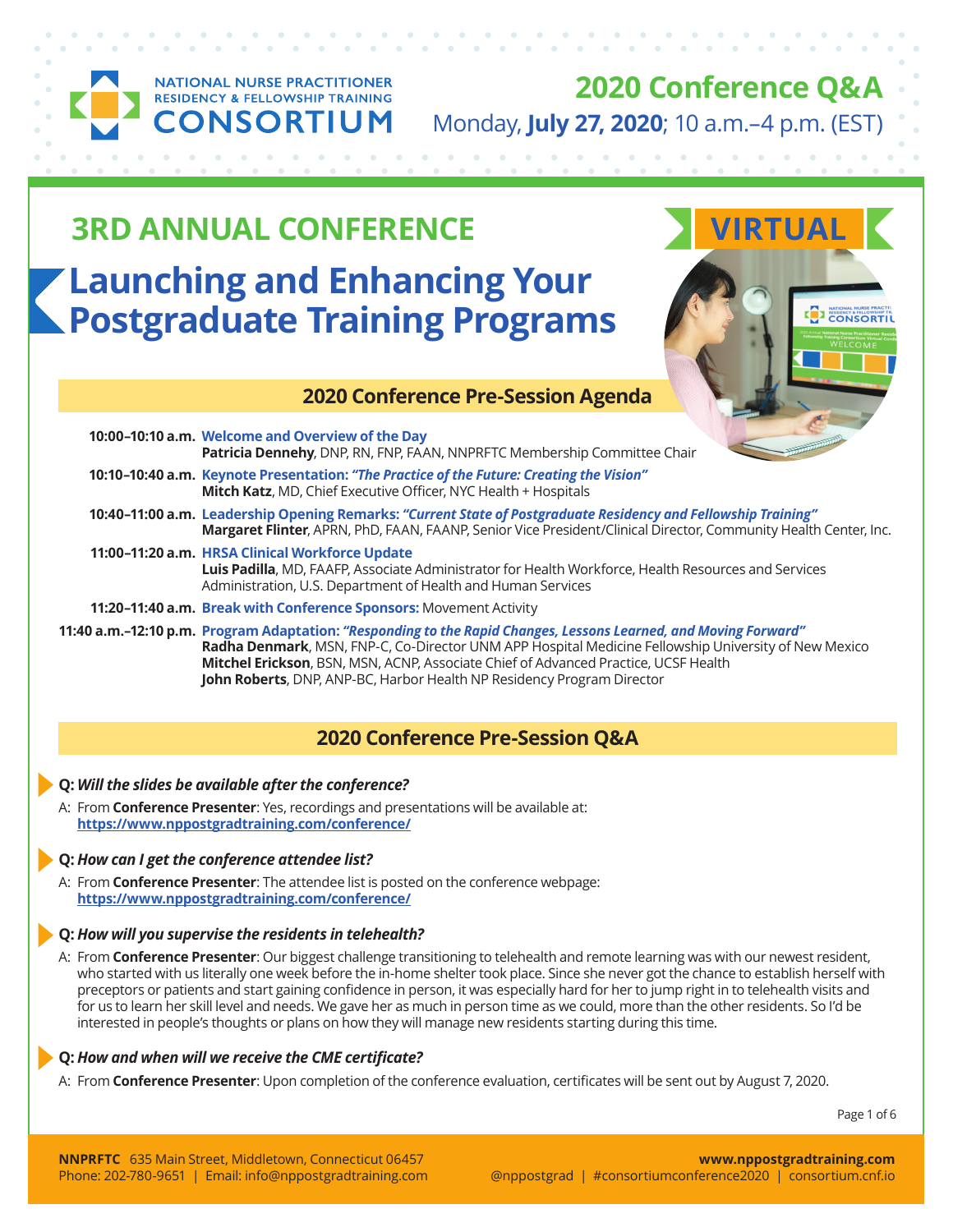



**NNPRFTC** 635 Main Street, Middletown, Connecticut 06457 Phone: 202-780-9651 | Email: [info@nppostgradtraining.com](mailto:info%40nppostgradtraining.com?subject=)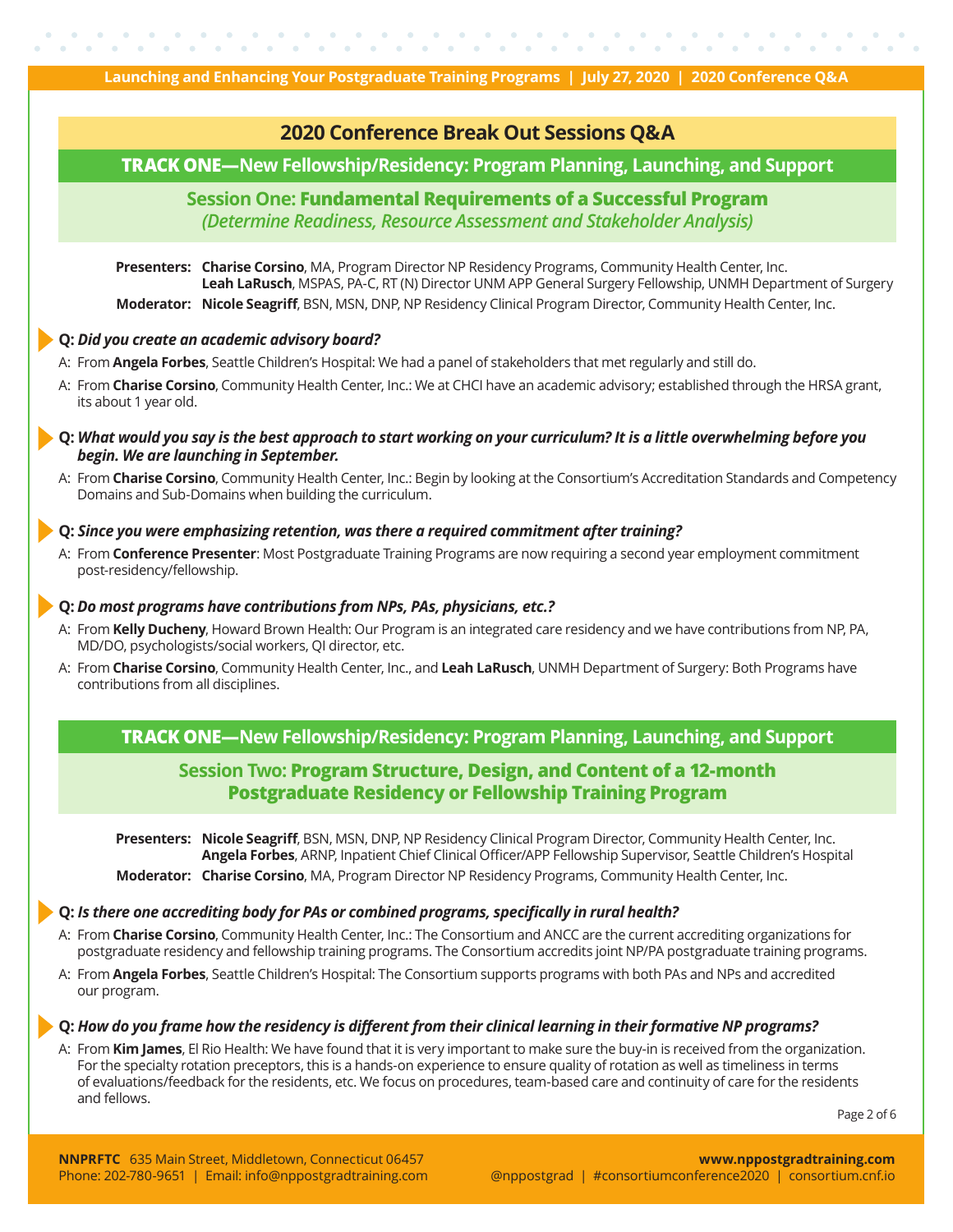#### **Q:** *Do accrediting bodies require certain rotations for certain specialties (we are primary care family medicine)?*

A: From **DoQuyen Huynh**, Bridgestone Consulting: I'm the Accreditation Commission Chair for NNPRFTC. There is no requirement for specific numbers of specialty rotations. But we do ask that whatever you do, your rotations should be set up to support your mission and goals with clear evaluation process. So if your mission is well-rounded family practice competencies, then rotations should be well-rounded and appropriate to your patient population.

#### **Q:** *As your fellows work only Monday–Friday, how do you handle hand-offs for the weekend on inpatient services?*

- A: From **Shannon Fitzgerald**, Bainbridge Pediatrics: If APPs in your system work days that are not Monday–Friday, I advise strongly considering having fellows present at all times that jobs may happen, so that you don't accidentally set up an expectation that the work only happens during the week.
- A: From **Angela Forbes**, Seattle Children's Hospital: Yes, I agree Shannon! We have our fellows work weekends and nights.

## **TRACK ONE—New Fellowship/Residency: Program Planning, Launching, and Support**

## **Session Three: Finance and Operations**

**Presenters: Margaret Flinter**, APRN, PhD, FAAN, FAANP, Senior Vice President/Clinical Director, Community Health Center, Inc.

 **Matthew Roman**, LICSW, MBA, Chief Operating & Behavioral Health Officer, Thundermist Health Center **Ronna Smith**, MN, ARNP, APP Education Manager/APP Administration, Seattle Children's Hospital

**Moderator: Patricia Dennehy**, DNP, RN, FNP, FAAN, NNPRFTC Membership Committee Chair

#### **Q:** *I hear these programs called a residency program and a fellowship program. What is the difference, if any?*

A: From **Conference Presenter**: Organizations should choose what they want to call the program: residency, fellowship, or simply postgraduate training.

The following definitions might help guide you in deciding what to call your program:

#### **Residency:**

A broad-based, planned program of post-graduate clinical and didactic education that is designed to advance significantly the resident's preparation as a provider of patient care services in a defined area of clinical practice.

#### **Fellowship:**

A post-professional, funded, and planned learning experience in a focused area of specialty clinical practice, education, or research (not infrequently post-doctoral or for post-residency prepared, or board-certified providers).

#### **What is the difference between a residency and a fellowship?**

A clinical residency is designed to substantially advance a resident's expertise in examination, evaluation, diagnosis, prognosis, intervention, and management of patients in a defined area of clinical practice This focus may also include community service, patient education, research, and supervision of other health care providers (professional and paraprofessional). A fellowship is designed for the graduate of a residency or board-certified provider to focus on a subspecialty area of clinical practice, education, or research. Additionally, applicants of a clinical fellowship program must have the following qualifications: 1) specialist certification or completion of a residency in a specialty area, 2) substantial clinical experience in a specialty area, and 3) demonstrable clinical skills within a particular specialty area.

#### **Q:** *For programs with FNP and PMH NP programs running at the same time, do you have a dedicated FNP and Psych Manager or do you manage both programs?*

A: From **Matthew Roman**, Thundermist Health Center: At Thundermist Health Center in Rhode Island there is a full-time Program Director for both programs and a FNP and PMH NP providing clinical oversight and leadership to each program.

#### **Q:** *Do you offer incentives to preceptors?*

A: From **Conference Presenter**: To my knowledge, for most programs the "incentive" is a blocked schedule while precepting and having no other clinical responsibilities other than to precept the residents and fellows.

#### **Q:** *Do all your residents live in the communities in which they practice?*

A: From **Angela Forbes**, Seattle Children's Hospital: Yes, most of our fellows either live in Seattle or move to Seattle for the program.

Page 3 of 6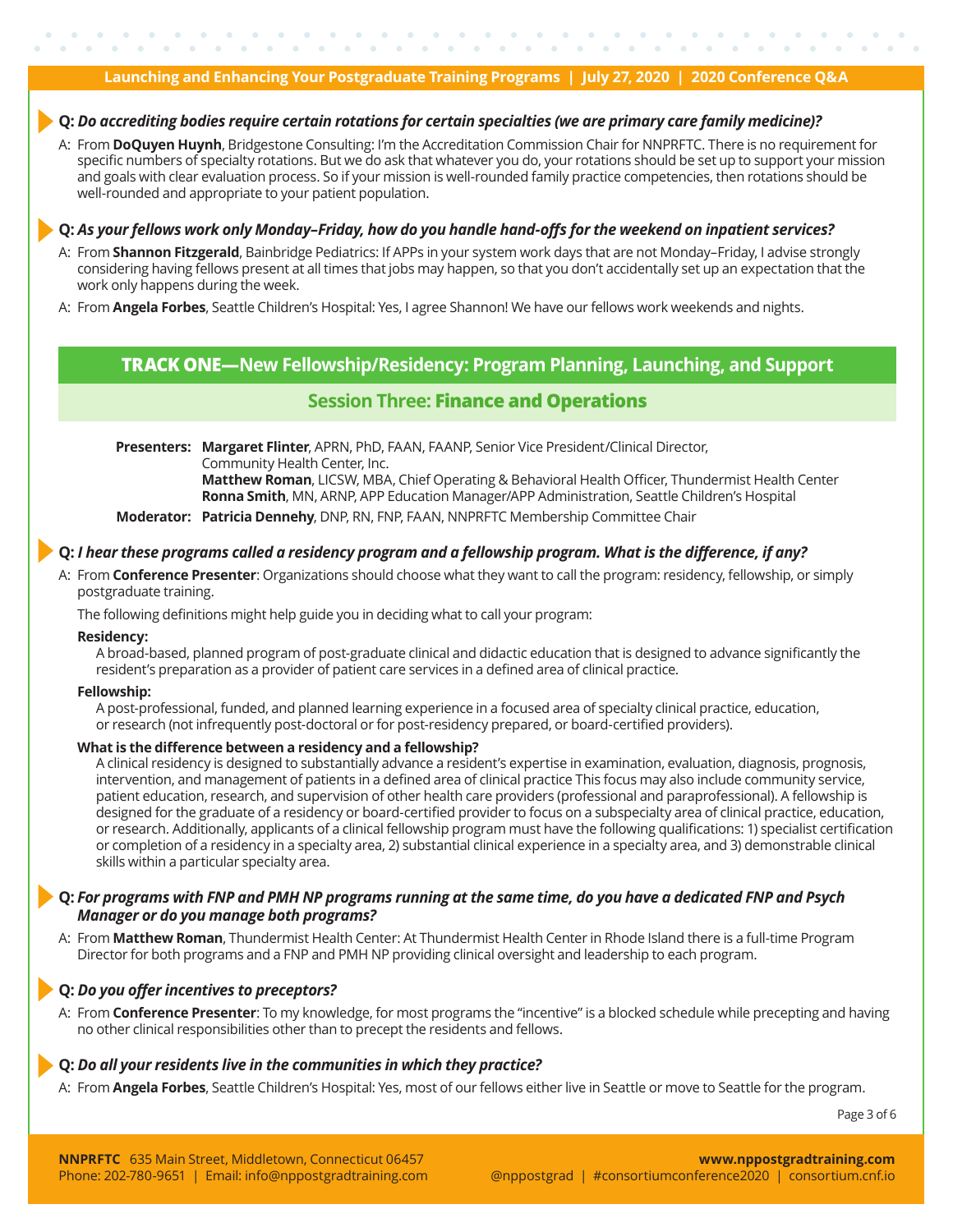#### **Q:** *Could you address if you encountered any barriers due to a perceived or actual conflict with Medical Residency learners?*

A: From **Angela Forbes**, Seattle Children's Hospital: No conflicts. I now see the residents and APPs outside eating lunch together and out at our local coffee shops together (pre COVID). It has transformed collaborative practice. The residents will NEVER know what it's like to not work with APPs so that will carry over to their physician careers.

#### **Q:** *What is the revenue for these programs?*

A: From **Conference Presenter**: We can share a sample ROI on the conference webpage at: **https://www.nppostgradtraining.com/conference/**

## **TRACK TWO—Established Fellowship/Residency Programs: Expansion and Best Practices**

## **Session One: Faculty Development**

*(Preceptor Selection, Orientation, Training, and Professional Development)*

**Presenters: Radha Denmark**, MSN, FNP-C, Co-Director UNM APP Hospital Medicine Fellowship, University of New Mexico **Garrett Chan**, PhD, RN, APRN, FAEN, FPCN, FCNS, FNAP, FAAN, President & CEO, HealthImpact **Dan Wilensky**, MD, Chief Preceptor and Medical Consultant APRN Residency Programs, Community Health Center, Inc.

**Moderator: Nancy Noyes**, RN, MS, PPCNP-BC, PMHCNS-BC, Fellowship Program Director, Nationwide Children's Hospital

#### **Q:** *Can the handouts (1 minute preceptor) be emailed out?*

- A: From **Conference Presenter**: All the resources, including the one minute preceptor which we will send out following the conference, will be available on the conference webpage: **https://www.nppostgradtraining.com/conference/**
- **Q:** *How do you help support preceptors who are resistant to teaching new NP fellows via telemedicine if your organization is doing a hybrid of telemed and face-to-face visits (with less emphasize on face-to-face visits at this time due to COVID)?*
- A: From **Dan Wilensky**, Community Health Center, Inc.: Preceptors often need the encouragement that they already have the skills needed. We choose those who walk the walk. We don't expect our preceptors to know everything clinically. They have to be humble enough to let the residents know when they aren't sure. And "I don't know but I'll find out" isn't even needed. Supporting the resident as the resident seeks a solution themselves is what's often most appropriate. The preceptors are learning telemedicine alongside the residents.

#### **Q:** *Can you talk a little bit more about how you adapt formal evaluations of preceptors to accommodate the small setting/avoid the resident feeling vulnerable?*

A: From **Radha Denmark**, University of New Mexico: Sometimes fellows/residents are uncomfortable with formal evaluations of preceptors due to fear of retaliation if they have critical feedback. Our monthly mentor check-in with the fellows provides opportunity to deliver this feedback in a safe venue with the mentor, rather than in writing. Then we can integrate that into our general preceptor guidance.

#### **Q:** *A bit off topic, do you have experience with virtual precepting?*

- A: From **Conference Presenter**: We have been doing virtual precepting since the pandemic. Unfortunately, we do have pre-existing virtual precepting experience. There are times when the preceptor falls through. In order to avoid canceling sessions, we have had preceptors jump in by phone, video, anything.
- A: From **Conference Presenter**: We can share a sample virtual precepting policy on the conference webpage at: **https://www.nppostgradtraining.com/conference/**

#### **Q:** *Are there any good resources out there for preceptors?*

A: From **Dan Wilensky**, Community Health Center, Inc.:

**https://www.stfm.org/teachingresources/resourcesfor/residencyprogramfaculty/overview/#6823.** There's a faculty development starter package for residencies. It's focused on Family Med MD/DO programs which include OB and inpatient. But I believe they can tailor a workshop. I was told recently that they'd be willing to shift this from in-person to virtual.

Page 4 of 6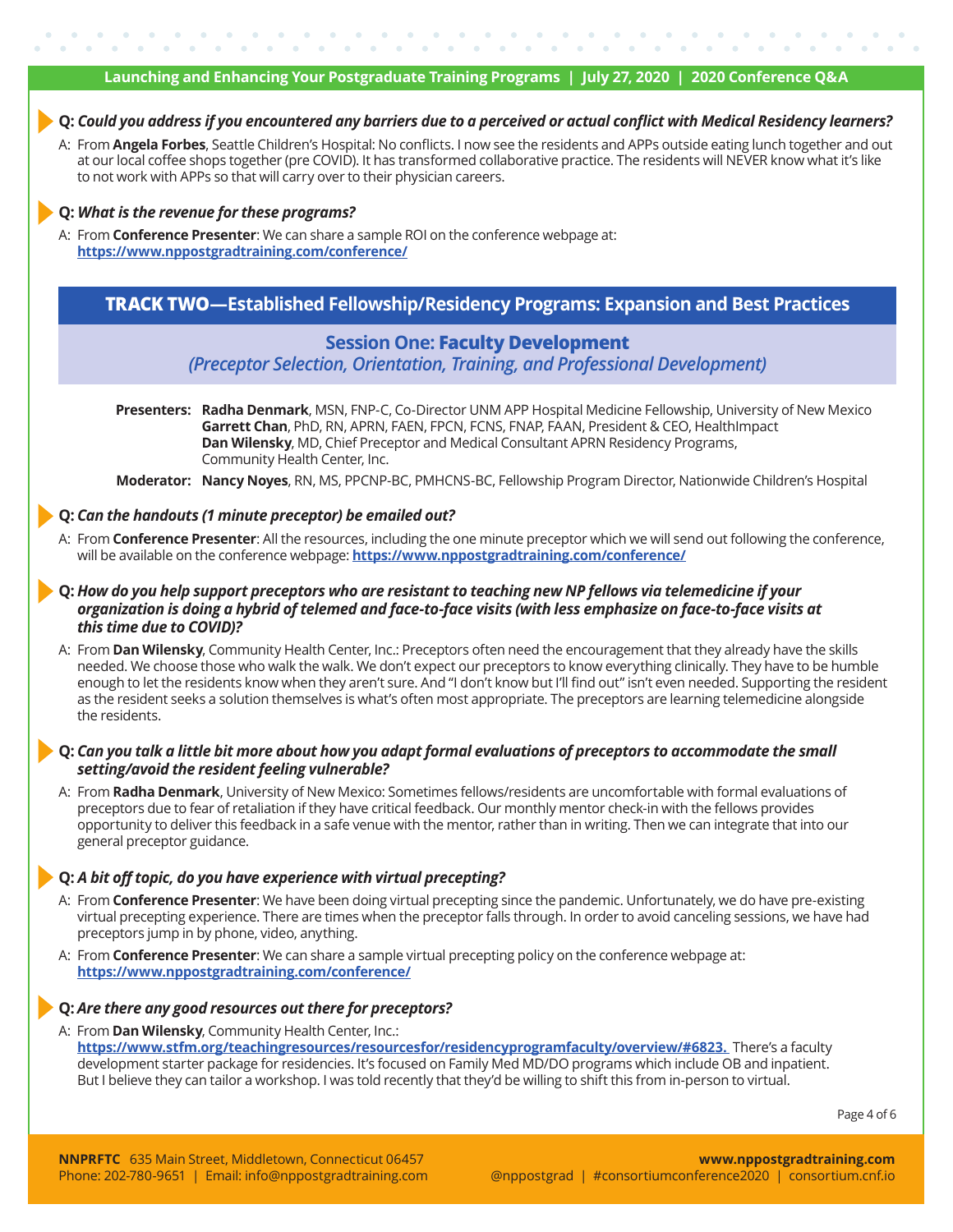